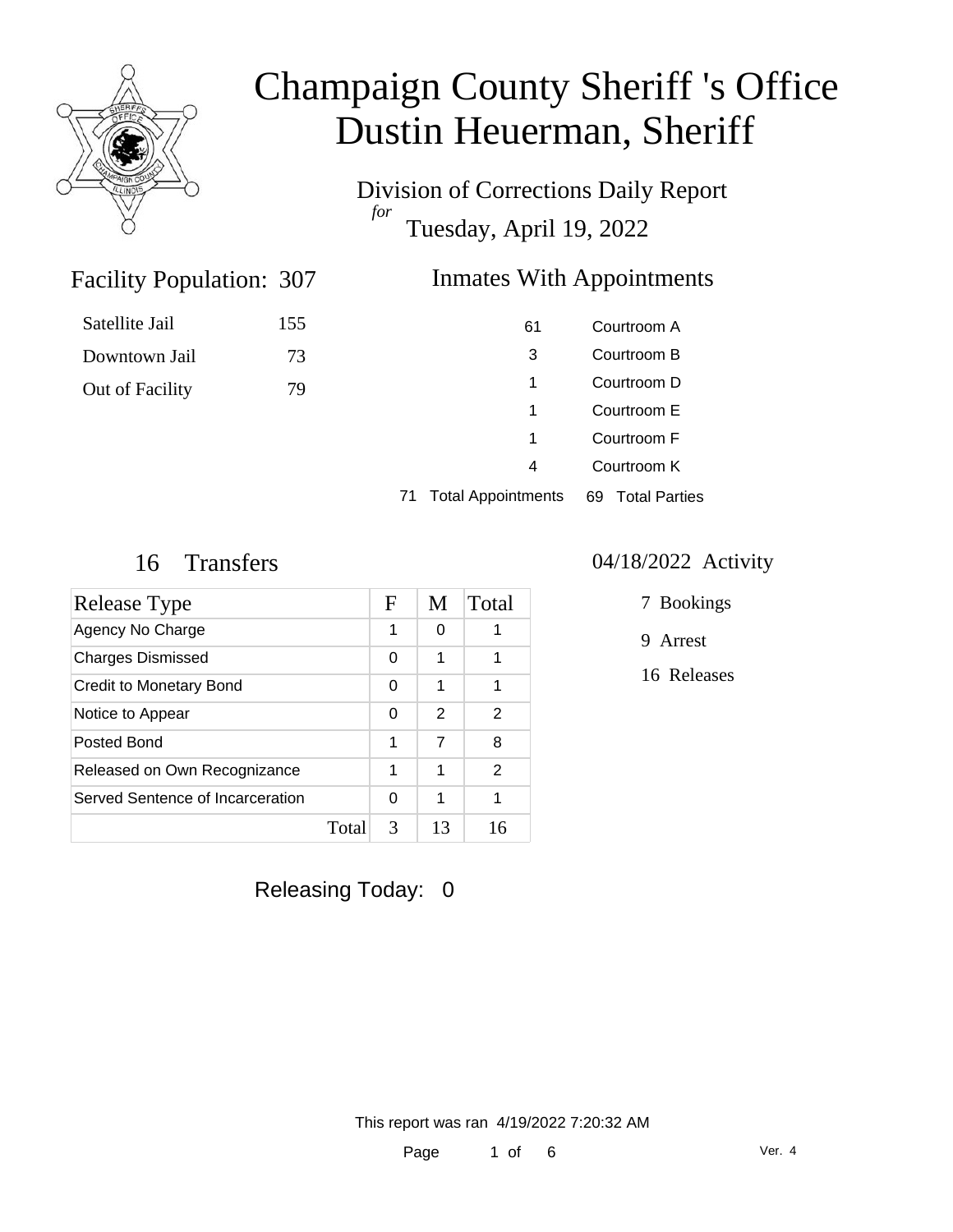

Division of Corrections Daily Report *for* Tuesday, April 19, 2022

#### Custody Status Count

- Civil Sentenced CCCC 1
- Electronic Home Dentention 11
	- Felony Arraignment 18
		- Felony Other 2
	- Felony Pre-Sentence 8
		- Felony Pre-Trial 217
	- Felony Pre-Trial DUI 6
	- Felony Sentenced CCSO 3
	- Felony Sentenced IDOC 20
		- Hold Sentenced IDOC 1
	- Misdemeanor Arraignment 4
		- Misdemeanor Pre-Trial 8
- Misdemeanor Sentenced CCSO 1
	- Petition to Revoke 1
	- Remanded to DHS 5
	- Traffic Sentenced CCSO 1
		- Total 307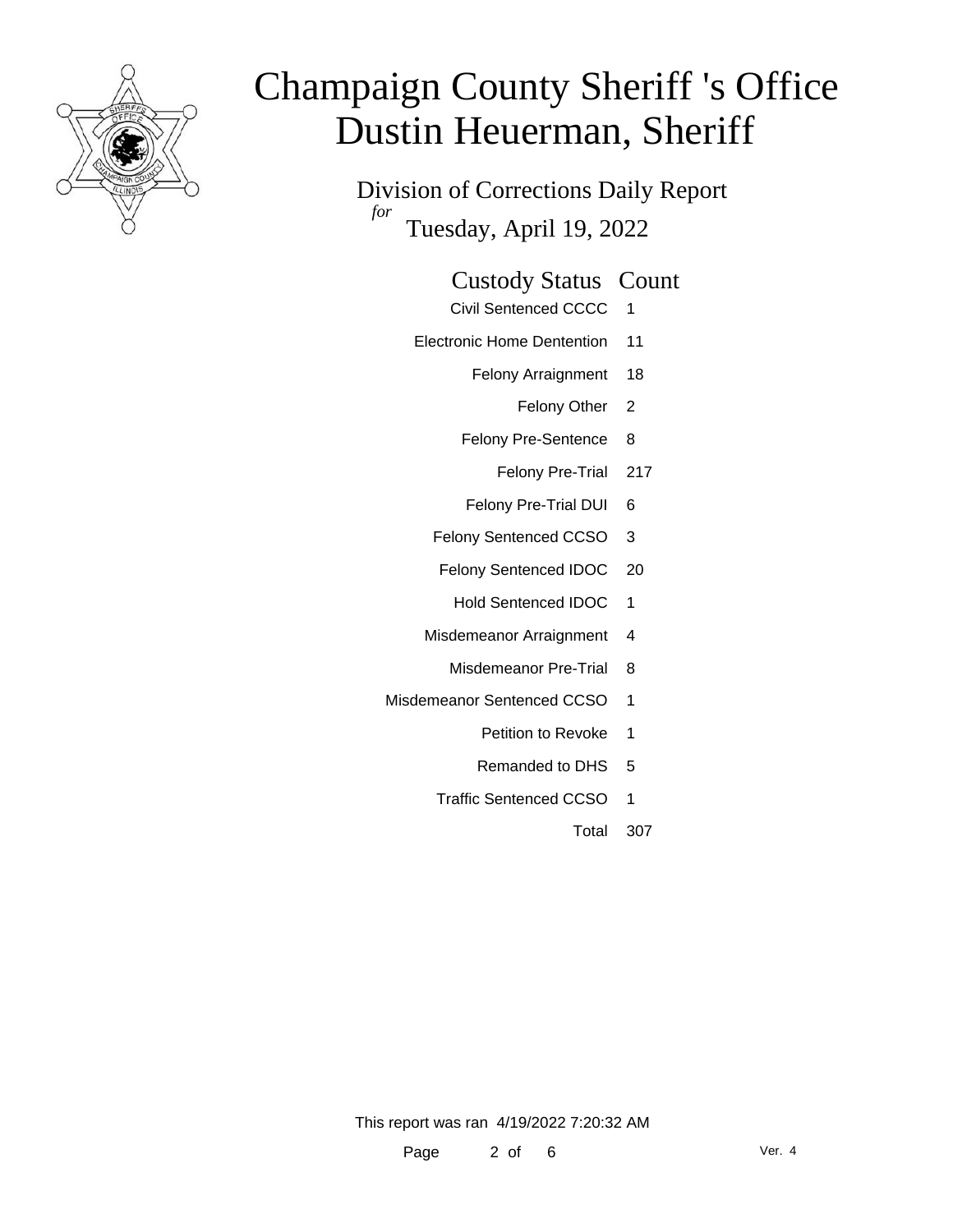

Division of Corrections Daily Report *for* Tuesday, April 19, 2022

### Inmates With Appointments

| Jailing Party Name             | Location    | Number of Records / Node |
|--------------------------------|-------------|--------------------------|
| ABBED, TAREK HEDAIR            | Courtroom A | 1 / Satellite Jail       |
| ALSTON, KAREASHA QUAY-YONNA    | Courtroom A | 1 / Satellite Jail       |
| AUTEBERRY, JOSHUA DAVID        | Courtroom A | 1 / Downtown Jail        |
| <b>BAILEY, DANIEL SCOTT</b>    | Courtroom A | 1 / Out of Facility      |
| BAKER, REED ALLEN              | Courtroom E | 1 / Downtown Jail        |
| BEVERLY, SAYVION LAMONTE       | Courtroom A | 1 / Satellite Jail       |
| <b>BOXLEY, CHARLES OMAR</b>    | Courtroom A | 1 / Downtown Jail        |
| <b>BREADY, ANDREW NICHOLAS</b> | Courtroom A | 1 / Satellite Jail       |
| BROWN, ANTONIO BURNETT         | Courtroom A | 1 / Satellite Jail       |
| BROWN, CHARMAN LAKEEF          | Courtroom A | 1 / Out of Facility      |
| <b>BROWN, JERI CHANCY</b>      | Courtroom K | 1 / Satellite Jail       |
| <b>BROWN, MARCUS RICKELL</b>   | Courtroom A | 1 / Satellite Jail       |
| BRUMFIELD, JONATHAN EZEKEIL    | Courtroom A | 1 / Satellite Jail       |
| BUTLER, TAMYRA COSHAWN         | Courtroom A | 1 / Satellite Jail       |
| CARTER, TROY DEMON             | Courtroom A | 1 / Satellite Jail       |
| <b>CLARK, DAMON GILLMORE</b>   | Courtroom A | 1 / Downtown Jail        |
| COBB, SINTRAE SANCHEZ          | Courtroom A | 1 / Satellite Jail       |
| <b>CRAIG, ANTOINE DARRELL</b>  | Courtroom F | 1 / Satellite Jail       |
| DAY, DANIEL JOSEPH             | Courtroom A | 1 / Satellite Jail       |
| DOMINGO-CASTANEDA, FRANCISCO   | Courtroom B | 1 / Downtown Jail        |
| FISCHER, KYRE ORLANDO          | Courtroom A | 1 / Satellite Jail       |
| FISCUS, ROBERT LOWELL          | Courtroom A | 1 / Downtown Jail        |
| FOSTER, JOHN CARELL            | Courtroom A | 1 / Satellite Jail       |
| <b>GANT, TEVIN ODELROW</b>     | Courtroom A | 1 / Satellite Jail       |
| <b>GENTRY, DAMON LIONEL</b>    | Courtroom A | 1 / Satellite Jail       |
| GOECKNER, BENJAMIN JAMES       | Courtroom K | 1 / Satellite Jail       |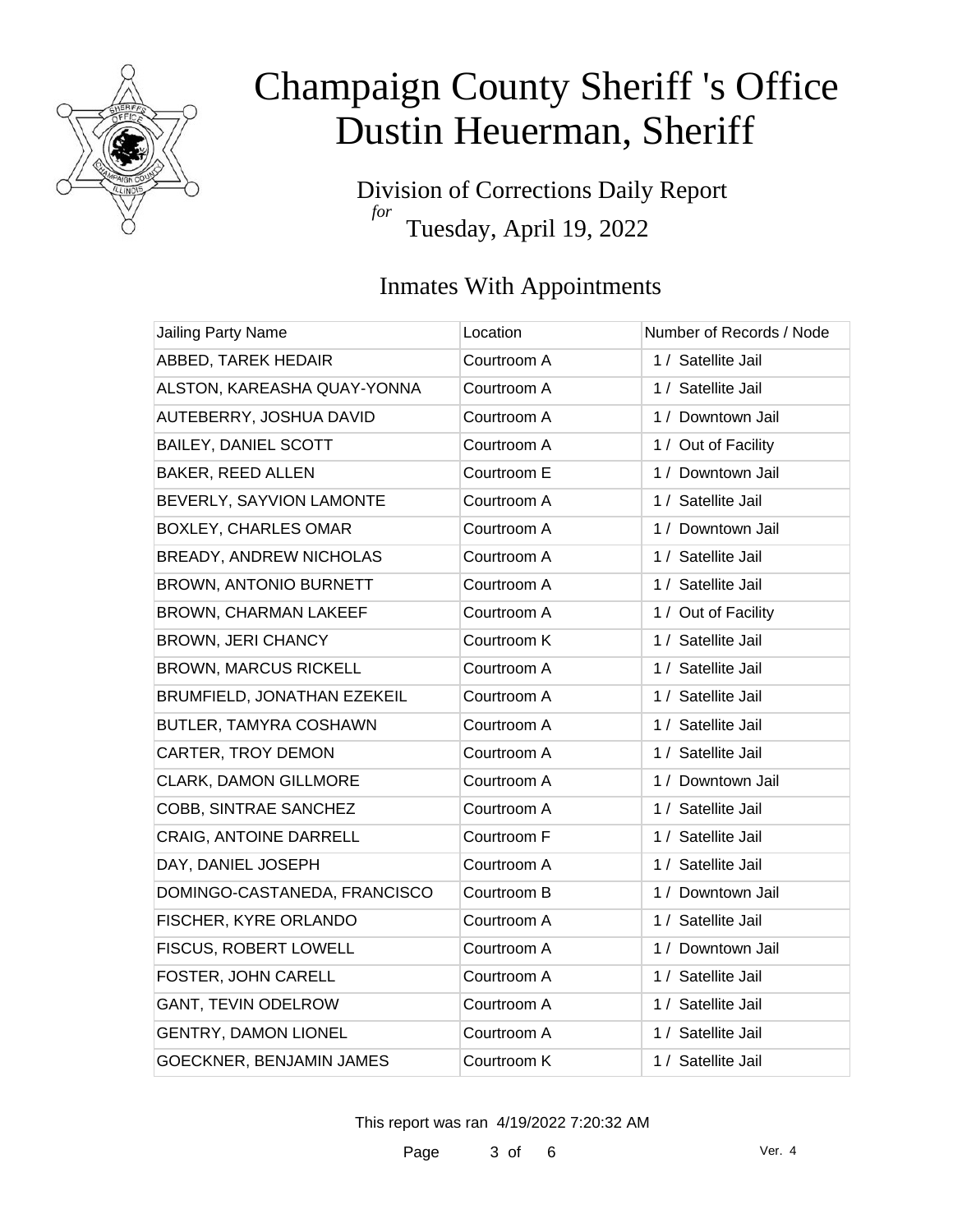

#### Division of Corrections Daily Report *for*

Tuesday, April 19, 2022

| GONZALEZ-GUILLEN, EDWARD                       | Courtroom A | 1 / Satellite Jail  |
|------------------------------------------------|-------------|---------------------|
| <b>GRAY, JAMARH EMERE</b>                      | Courtroom A | 1 / Out of Facility |
| HARRIS, MALEEK JAEQUAN                         | Courtroom K | 1 / Satellite Jail  |
| HARRIS, MARTELL TE'SHAWN                       | Courtroom A | 1 / Downtown Jail   |
| HUFFMAN, MICHAEL LEONARD                       | Courtroom D | 1 / Satellite Jail  |
| HUNT, TEIGAN JAZAIREO                          | Courtroom A | 1 / Out of Facility |
| <b>INGERSON, LUCUS JAMES</b>                   | Courtroom A | 1 / Downtown Jail   |
| JOHNSON, BRENTON ZAE                           | Courtroom A | 1 / Out of Facility |
| <b>JOKICH, ANTON VEGO</b>                      | Courtroom A | 1 / Downtown Jail   |
| JONES, MARIO NATHANIEL                         | Courtroom A | 1 / Satellite Jail  |
| JONES, MARTELL DEANGELO                        | Courtroom A | 1 / Satellite Jail  |
| LACY, MALIK SHAKUR                             | Courtroom A | 1 / Satellite Jail  |
| LANE, DEMETRIUS LAQUAN                         | Courtroom A | 1 / Satellite Jail  |
| LENOIR, JOHN CHRISTOPHER                       | Courtroom B | 1 / Downtown Jail   |
| LEWIS, LAWRENCE PAUL, Third                    | Courtroom A | 1 / Satellite Jail  |
| LIVINGSTON, MASON RICHARD                      | Courtroom A | 1 / Satellite Jail  |
| MASON, RYAN ONEIAL                             | Courtroom A | 1 / Downtown Jail   |
| MATTHEWS, CHRISTIAN ANTHONY<br><b>FRANKLIN</b> | Courtroom B | 1 / Downtown Jail   |
| MONTGOMERY, RASHARD MYKI                       | Courtroom A | 1 / Out of Facility |
| NEWBILL, DEVONTRE LAMONT                       | Courtroom A | 1 / Out of Facility |
| PARRISH, DOMINIC WALTER                        | Courtroom A | 1 / Out of Facility |
| PERRY, ROBERT, Junior                          | Courtroom A | 1 / Out of Facility |
| PETTIGREW, CAREY CORNITRIAS<br><b>DEOBLO</b>   | Courtroom A | 2 / Downtown Jail   |
| PICKENS, DONTRELL DEMAR                        | Courtroom A | 1 / Satellite Jail  |
| PURNELL, MARKISE MONROE                        | Courtroom A | 1 / Out of Facility |
| RIVERA, DARYL ANTONIO                          | Courtroom A | 1 / Downtown Jail   |
| RODRIGUEZ, JORGE                               | Courtroom K | 1 / Satellite Jail  |
| RODRIGUEZ, JOSHUA ANTHONY                      | Courtroom A | 1 / Satellite Jail  |
|                                                |             |                     |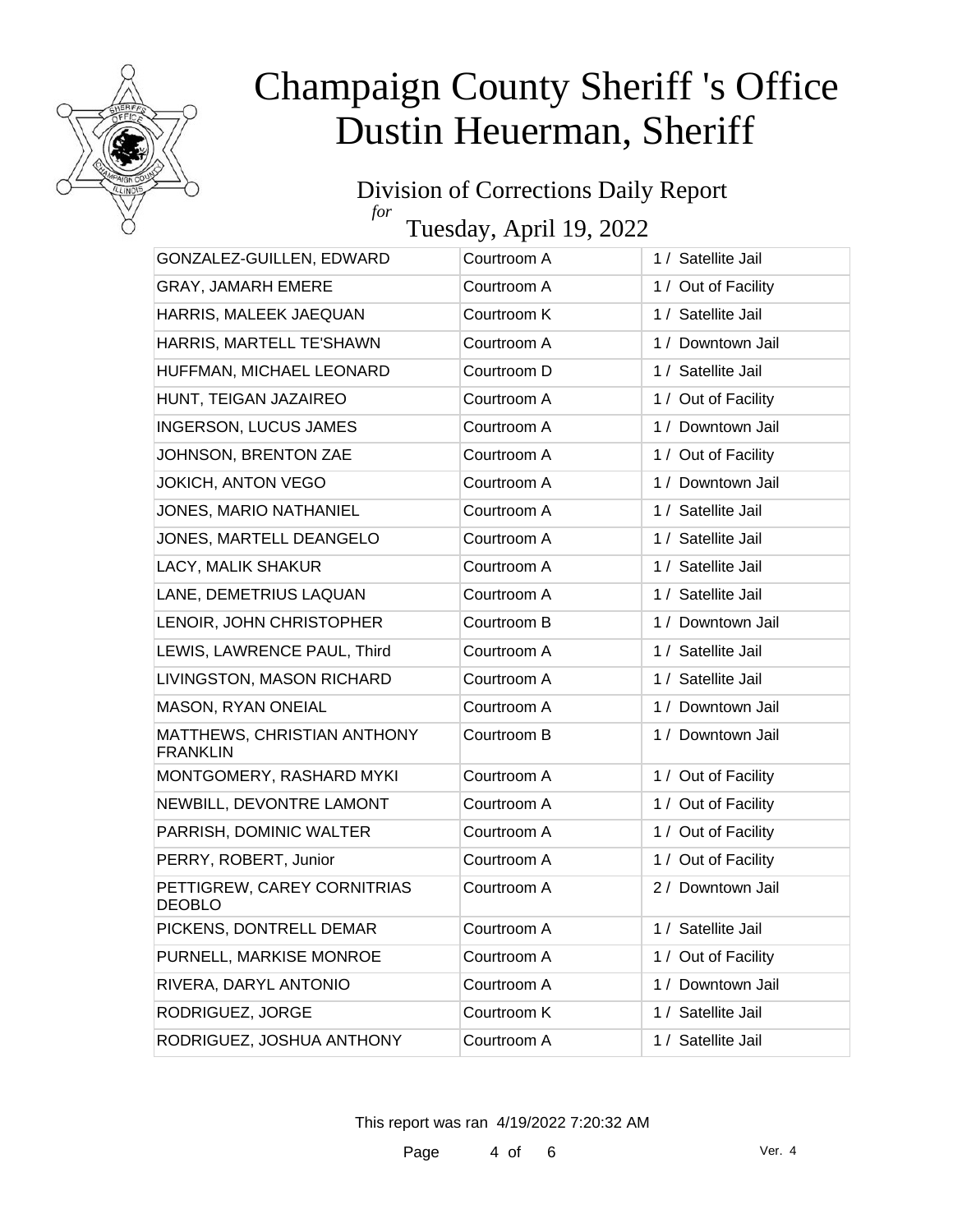

#### Division of Corrections Daily Report *for*

Tuesday, April 19, 2022

| SANDAGE, JERALD EUGENE         | Courtroom A | 2 / Out of Facility |
|--------------------------------|-------------|---------------------|
| SIMMONS, JAMES ROBERT          | Courtroom A | 1 / Downtown Jail   |
| SMITH, RASHAD JARECE           | Courtroom A | 1 / Out of Facility |
| <b>STARKS, JUSTIN COURTNEY</b> | Courtroom A | 1 / Satellite Jail  |
| STOFFLE, KELLY ANNE            | Courtroom A | 1 / Satellite Jail  |
| TATE, JAVON MARQUIS            | Courtroom A | 1 / Out of Facility |
| TAYLOR, ERIKA LYNN             | Courtroom A | 1 / Satellite Jail  |
| THOMPSON, STEVEN ONEAL         | Courtroom A | 1 / Satellite Jail  |
| TRAVIS, JORDAN TESHAUN         | Courtroom A | 1 / Downtown Jail   |
| <b>WARREN, DESIE ARNEZ</b>     | Courtroom A | 1 / Out of Facility |
| <b>WEIR, CLINTON HOWARD</b>    | Courtroom A | 1 / Downtown Jail   |
| <b>WEST, ANTONIO DEONTA</b>    | Courtroom A | 1 / Out of Facility |
| WILLIAMS, DAVID LEE            | Courtroom A | 1 / Out of Facility |
| WILLIAMS, MICHAEL JAMES        | Courtroom A | 1 / Satellite Jail  |
| <b>WILLIAMS, REONTE REMIR</b>  | Courtroom A | 1 / Satellite Jail  |

### **Transfers**

| AKBAR, KAYNA AMIN              | Posted Bond                      | Satellite Jail |
|--------------------------------|----------------------------------|----------------|
| BAKER, DAVID C                 | Posted Bond                      | Satellite Jail |
| BROWDER, DAKOTA JOE            | Posted Bond                      | Satellite Jail |
| DAVIDSON, HARLEY KYLE SCOTT    | Served Sentence of Incarceration | Satellite Jail |
| JENKINS, KORON SAMUEL          | Released on Own Recognizance     | Satellite Jail |
| JONES, KIERY ALONZO            | Posted Bond                      | Satellite Jail |
| LEE, NAKAISHA BRIANNA          | Posted Bond                      | Satellite Jail |
| MARTIN, CYNTHIA JEAN           | Released on Own Recognizance     | Satellite Jail |
| <b>MARTIN, GREGORY RICHARD</b> | Posted Bond                      | Satellite Jail |
| PAYNE, LUTHER                  | Posted Bond                      | Satellite Jail |
| PICKENS, JOSEPH PARNELL        | Posted Bond                      | Satellite Jail |
| POORE, ANDREW LYLE             | Notice to Appear                 | Satellite Jail |
| <b>SCOTT, LARRY OCTAVIOUS</b>  | <b>Charges Dismissed</b>         | Satellite Jail |